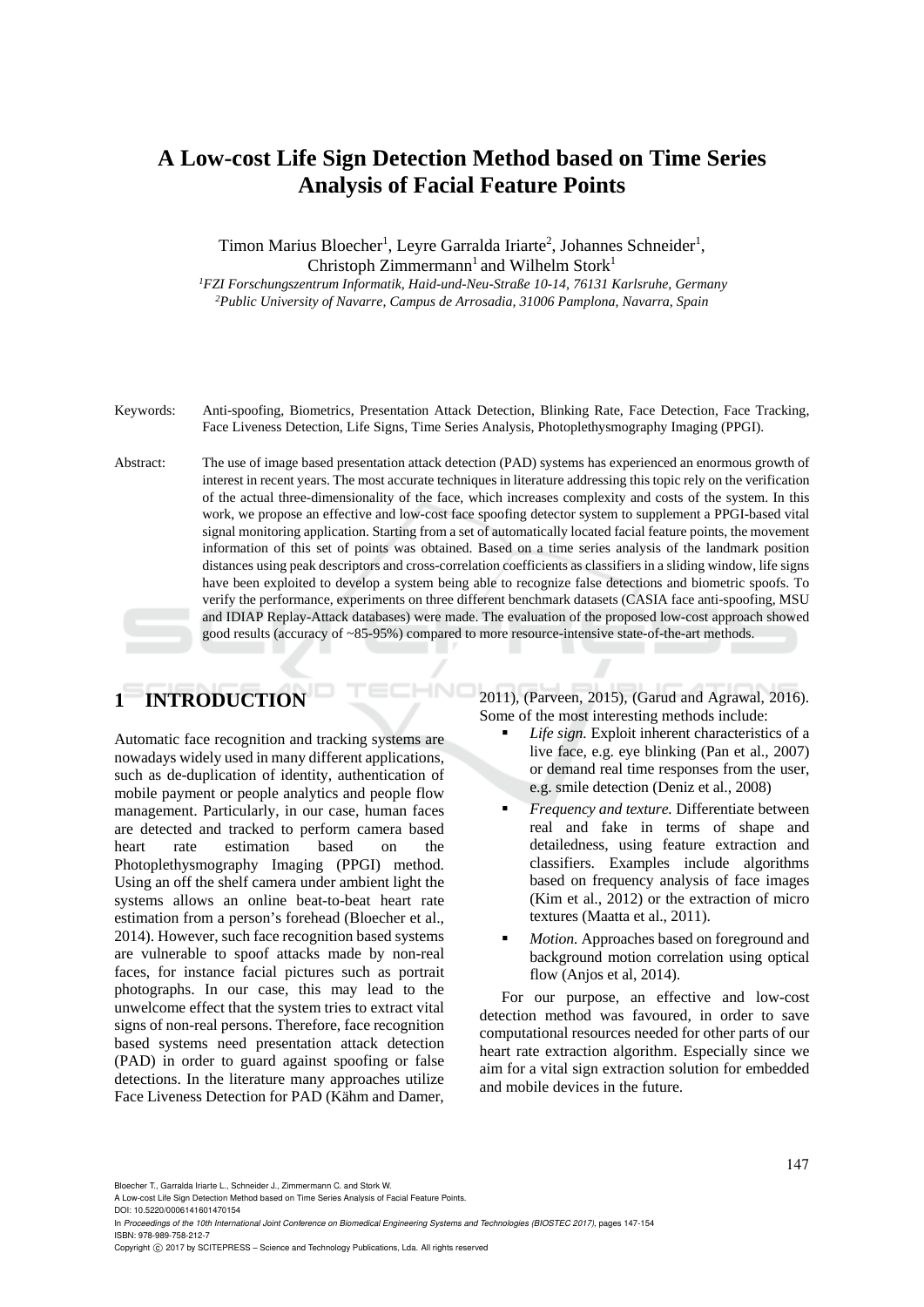Regarding the three mentioned methods, the life sign based face liveness detection for PAD is known for being highly secure against 2D image or 3D sculpture spoof attacks (Chakraborty and Das, 2014), while it does not require the use of highly complicated and expensive devices. While other approaches show better resistance to video replay attacks, this was not focused in our system, due to the fact that the user could be interested on vital sign detection in videos. Furthermore the combination of life sign and vital sign detection may unclose further interesting applications. These facts made life sign based PAD a promising solution for our system.

### **2 METHODS**

In the present work, a new presentation attack method is proposed which is based on detection and tracking of a set of facial points and subsequent analysis and processing of the aforementioned data in order to detect life sign patterns.

### **2.1 Facial Feature Detection**

The set of facial landmarks are automatically detected and tracked using the *IntraFace* software (Xiong and De la Torre, 2013), which is a free research software for facial image analysis. Facial feature detection and tracking are performed based on the supervised decent method (SDM). It can be used to track a total of 49 facial points, providing the current landmark locations in the image: 10 for the eyebrows, 12 for the eyes, 9 for the nose and 18 for the lips (see Figure 1).



Figure 1: Set of 49 facial landmarks of the IntraFace tracker.

#### **2.2 Analysis of the Feature Points**

A time series analysis of the position of the facial feature points showed clear differences in the change of landmark positions depending on a facial gesture.

Those relative distance changes between the landmarks were not found during measurements of moving portrait pictures. As it can be seen in Figure 2, there were several peaks and patterns that could be used to build a PAD program.



Figure 2: *Y* coordinates of all 49 points during a time interval of 5 seconds in a face video taken with 30 fps.

# **3 PROPOSED ALGORITHM**

Analysing the time series of the relative distance changes of the feature locations, different facial expression dynamics were detected. Specifically, the selected life signs were blinking, speaking, smiling, mouth movements and eye movements. As it is observed in Figure 6, the life signs have a varying time series dynamic, so different techniques were used to detect each of them. The resulting algorithms were implemented in MATLAB.

#### **3.1 Blinking**

Blinking is a semi-autonomic rapid closing of the eyelid. Generally, between each blink, there is an interval of 2–10 seconds; actually rates vary by individual averaging around 10 blinks per minute in a laboratory setting (Bentivoglio et al, 1997). Therefore, it was considered reasonable choosing a time interval of 5 seconds for the time series analysis.

During this interval, the distances between the feature points of the upper and downer-eye are analysed for both eyes (see Figure 3). If the eye closes, the distance between the upper and downereye points decreases. The result is a signal peak (as seen in Figure 8a). Before classification, the eye distance signals are normalized using the nose distances (features 11 and 14). As classifier we use a peak descriptor, combining height and width of the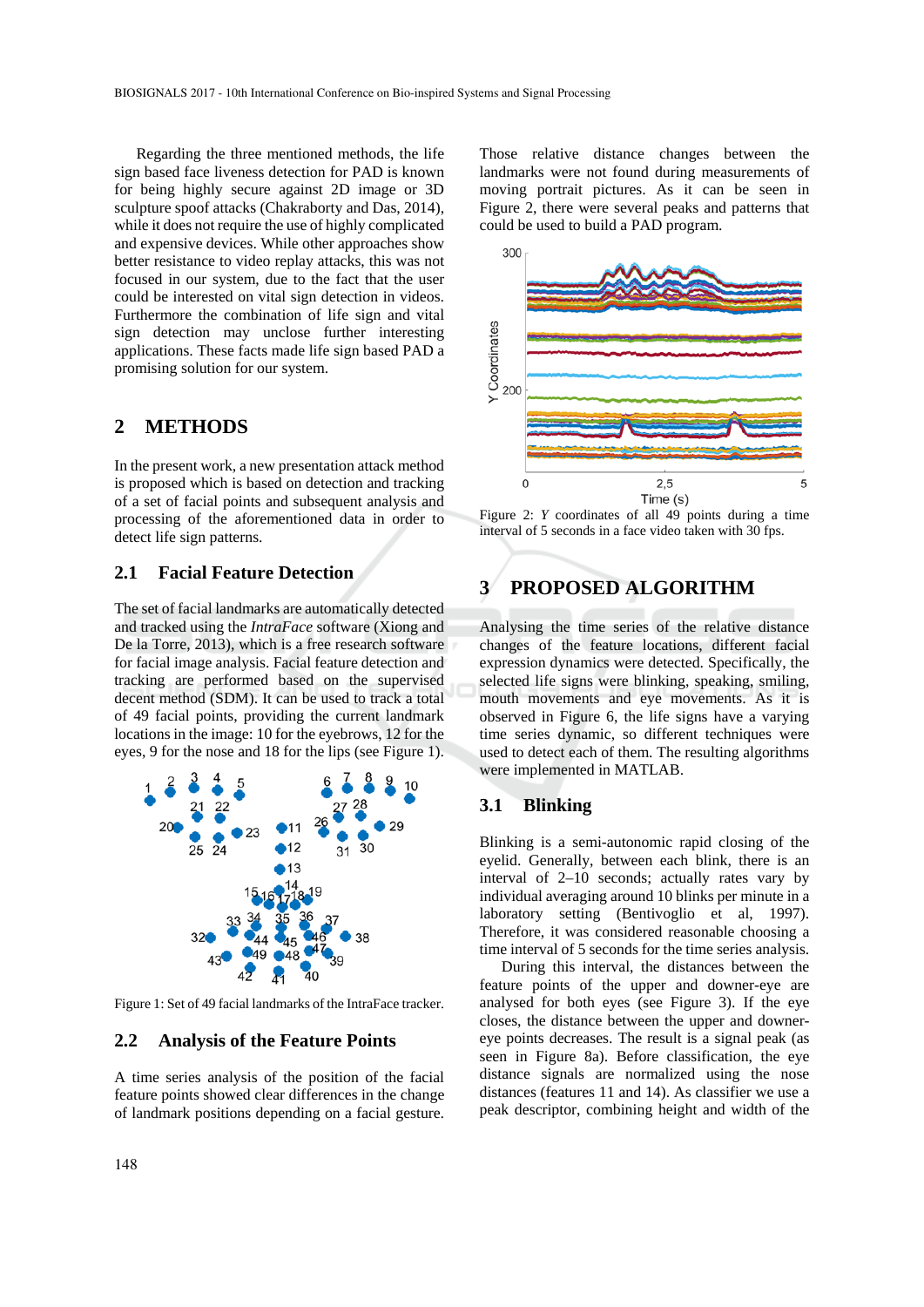peak. As a blink lasts for about 0.1 to 0.2 seconds (Bentivoglio et al, 1997), the peak width needs to be less than 8 frames (~0.25s) and the normalized peak height smaller than a threshold value of '0.3'. Secondary a peak has to be detected for all four eyedistances.

In addition to its substantial contribution for PAD, blinking rate detection can provide important information towards the measure of a person's tiredness as a further parameter for psychophysiological state estimation. For this reason the performance will be separately considered in chapter 5.



Figure 3: The four eye distances used for the blinking detection algorithm.

#### **3.2 Speaking and Smiling**

In order to detect whether the user speaks or smiles, the cross-correlation of the mouth feature distance signals was used as classifier (see Figure 8 b-c). Two different signals were considered: Inner-outer mouth distances and nose-mouth distances.

The distance between the three inner-mouth and outer-mouth points is computed for each frame. The resulting signal is analysed using cross-correlation. The coefficients  $R_{d11 \, d12}$ ,  $R_{d12 \, d22}$ ,  $R_{d31 \, d32}$  (see Figure 4) are computed for a sliding time window of 5 seconds. If a person speaks or smiles, the inner and outer signals will show similarity whereby the crosscorrelation coefficient will have high values.



Figure 4: The three pair mouth distances used for the speaking and smiling detection algorithm.

Secondly, the cross-correlation between the nosemouth distances was also computed for all four central mouth features. In the event of speaking or smiling,  $d_1 \& d_2$  will decrease and  $d_3 \& d_4$  will increase. Thus, the correlations coefficients of the distance signals  $\langle d_1, d_3 \rangle$ ,  $\langle d_1, d_4 \rangle$ ,  $\langle d_2, d_3 \rangle$  and  $\langle d_2 -$ 

 $d_4$  are supposed to have small values. Empirical tests proved a cross-correlation coefficient of the innerouter mouth distances higher than '0.8' and a crosscorrelation of the nose-mouth distances smaller than '0.85' to be proper values for the speak and smile detection.



Figure 5: The four nose-mouth distances used for the speak and smile detection algorithm.

#### **3.3 Mouth Movements**

In addition to speaking or smiling, buccal motions can occur while the mouth is closed. In this case, the outer lower-nose part will move analogous to the mouth, while the upper-nose part is likely to remain still. Exploiting this idea, the  $x$  coordinates of three features were tracked in each side of the face. Based on that the cross-correlations coefficients  $R_{XR3 XR1}$ ,  $R_{XR3 XR2}$ ,  $R_{XL3 XL1}$  and  $R_{XL3 XL2}$  were computed as further classifiers (Figure 6). Empirical analysis showed, that feature position changes in the mouth area can be considered as life sign 'mouthmovement', when the cross-correlation coefficient of the upper-nose-mouth signals is lower than '0.7' and the coefficient of the lower-nose-mouth signals is above '0.9'.



Figure 6: Three pairs of facial feature points used for the mouth movement detection algorithm.

#### **3.4 Eye Movements**

Similar to the mouth movements, eye movements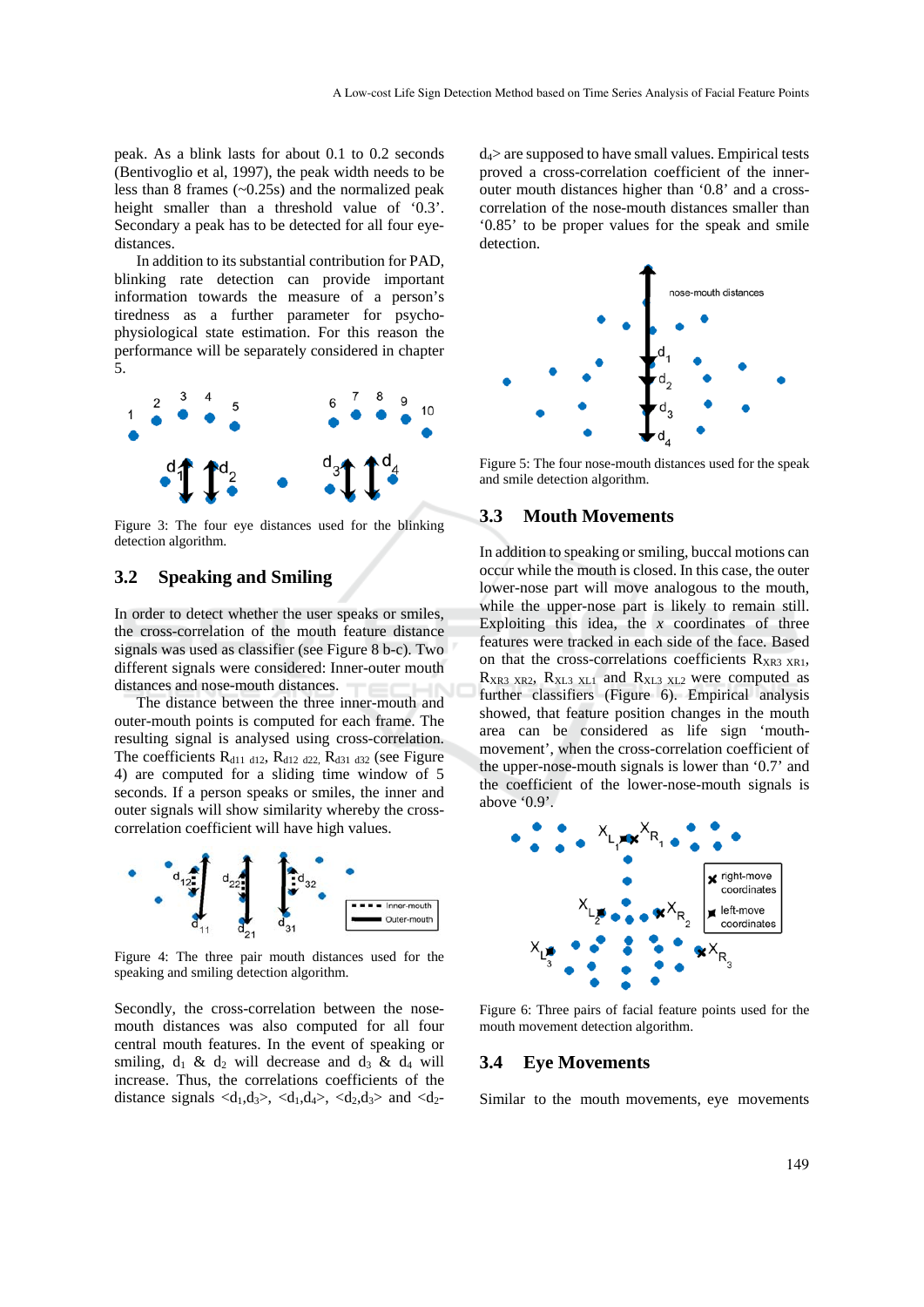may occur even if the user does not blink, e.g. due to a change in the eye direction. To take this into account, the outer eye distances were determined as the distances between the upper inner-eye and the central eyebrow features. Based on that, the crosscorrelation coefficients between the inner-eye and the inverse of the outer-eye distances were computed to detect 'eye movement' life signs (see Figure 7).



Figure 7: The four eye pair distances used for the eye movement detection algorithm.

#### **3.5 Classification**

The classifiers, including the peak descriptor and the cross-correlation coefficients, were analysed using a sliding time window of 5 seconds. If one classifier met the realness criteria, e.g. in form of exceeding the correlation coefficient threshold, the face in the image was classified as real.

### **4 PERFORMANCE EVALUATION**

The performance of the proposed liveness detection scheme was validated on two different phases: Firstly, a particular test was performed to measure the accuracy of the eye blink detection scheme as already mentioned in section 3.1. Secondly, the general performance of the life sign based anti-spoofing system was tested.

### **4.1 Evaluating Performance of the Blink Detector**

#### **4.1.1 Evaluation Tools**

To measure the eye blink detector's accuracy, predicted blinks are compared to the ground-truth blinks. The correctly detected eye-blinks are denoted as True Positives (*TP*), the correctly detected nonblinks are denoted as True Negatives (*TN*), false detections are denoted as False Positives (*FP*), and missed eye-blinks are denoted as False Negatives (*FN*). Based on these parameters four common measures of the system performance were used:

$$
Precision = \frac{TP}{TP + FP}
$$
 (1)

$$
Recall = \frac{TP}{TP + FN}
$$
 (2)

$$
FP Rate = \frac{FP}{TN + FN}
$$
 (3)

Mean Accuracy = 
$$
\frac{TP + TN}{TP + TN + FP + FN}
$$
 (4)

#### **4.1.2 Databases**

The performance of the proposed blink detection scheme was validated on two different databases: *Talking Face Video* and *ZJU*.

The *Talking Face video dataset* consists of 5000 frames taken from a video of a person engaged in conversation (PRIMA; 2000). This corresponds to about 200 seconds of recording with a total of 61 eye blinks. The sequence was taken as part of an experiment designed to model the behaviour of the face in natural conversation. Ground truth information for all eye blinks in the Talking Face Video was obtained as part of the PRE-WORK project (Divjak and Bischof, 2009) at the Graz University of Technology, Austria. For each blink the type (full or partial), start index, peak index and stop index were annotated. An eye blink is considered as detected, if there is a match between the detected blink frame and the annotation blink frame indexes. The results are presented in Table 1 and 2.

The *ZJU dataset* consists of 80 short videos (10876 frames) of 20 individuals with and without glasses captured with 30fps and size of  $320 \times 240$ (Pan et al, 2007). The videos are collected from frontal and upward views. In sum the ZJU contains 255 eye blinks. The ground truth information was again obtained from the project of (Divjak and Bischof, 2009). The results are shown in Table 1 and 2. It should be mentioned that some of them are voluntary longer eye blinks. Therefore the *FN* increases slightly compared to the Talking Face dataset, since our algorithm only detects blinks with a maximum duration of 0.6 seconds.

Table 1: Confusion matrix results of the blink detector.

| <b>Database</b> |      |   | 'D |    |  |
|-----------------|------|---|----|----|--|
| Talking         | 1942 |   |    |    |  |
| ZJU             | 1604 | h |    | 60 |  |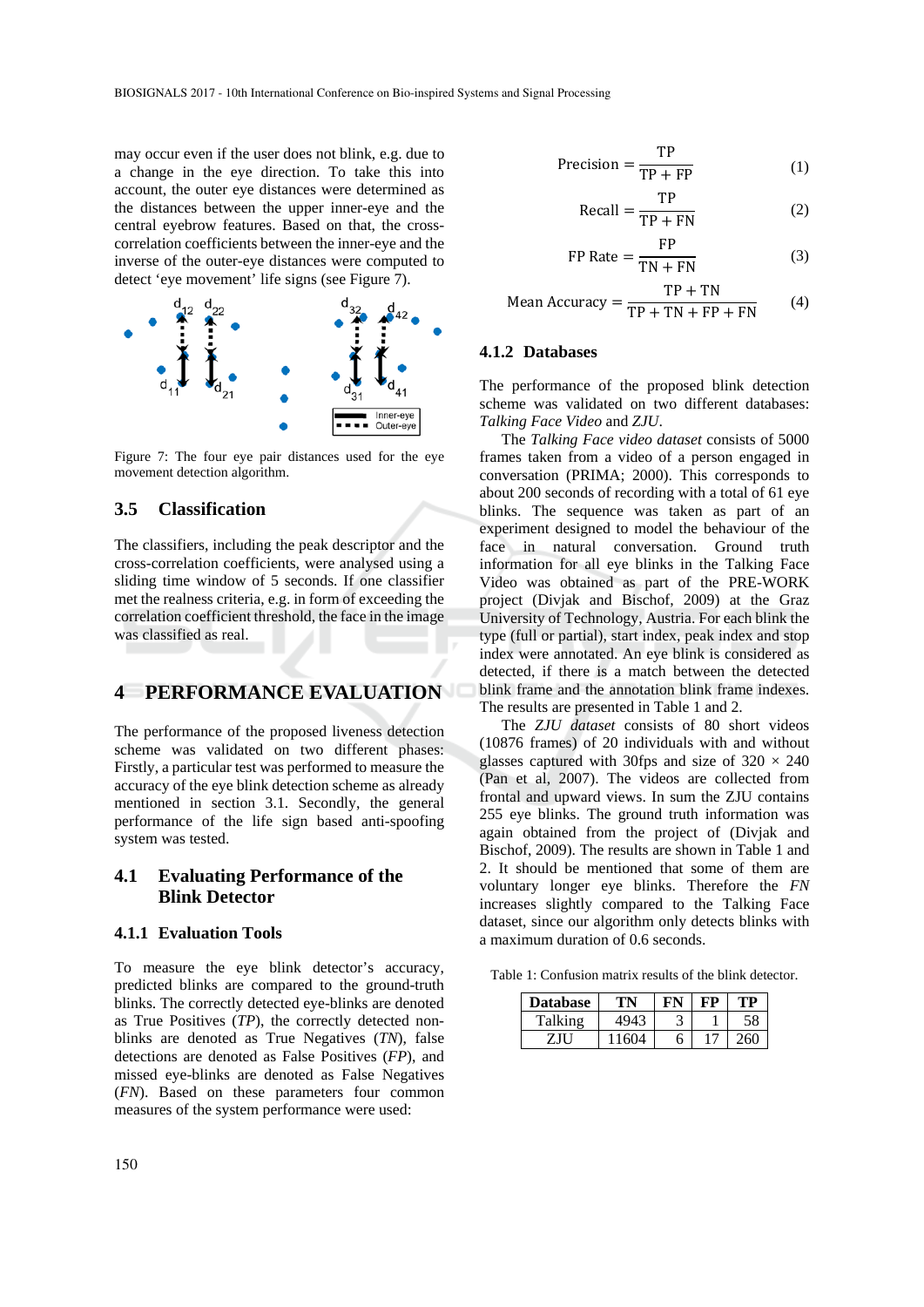

Figure 8: Time series analysis of the *Y* coordinates of the tracked facial feature points showing the following life signs: a) Blink; b) Speak; c) Smile; d) Mouth movements; e) Eye movements.

| <b>Method</b>          | <b>Database</b> | <b>Precision</b>             | <b>Recall</b> | <b>FP</b> Rate           | <b>Mean Accuracy</b> |
|------------------------|-----------------|------------------------------|---------------|--------------------------|----------------------|
| Divjak & Bischof       | Talking         | $\qquad \qquad \blacksquare$ | 95,0%         | 19,00%                   | 88,0%                |
| Divjak & Bischof 2     | Talking         |                              | 92,0%         | 6,00%                    | 93,0%                |
| Lee et al.             | Talking         | 83,3%                        | 91,2%         | $\overline{\phantom{0}}$ |                      |
| Drutarovsky & Fogelton | Talking         | 92,2%                        | 96,7%         | 0,10%                    | 99,8%                |
| Our method             | <b>Talking</b>  | 98,3%                        | 95,1%         | 0,02%                    | 99,9%                |
| Divjak & Bischof       | ZJU             |                              | 95,0%         | 2,00%                    | 97,0%                |
| Divjak & Bischof 2     | ZJU             | 94,4%                        | 91,7%         | $\overline{\phantom{0}}$ |                      |
| Lee et al.             | ZJU             | 90,7%                        | 71,4%         | 1,00%                    | 94,8%                |
| Drutarovsky & Fogelton | ZJU             | 91,0%                        | 73,1%         | 0.17%                    | 99,8%                |
| Our method             | ZJU             | 93,9%                        | 97,7%         | 0,15%                    | 99,8%                |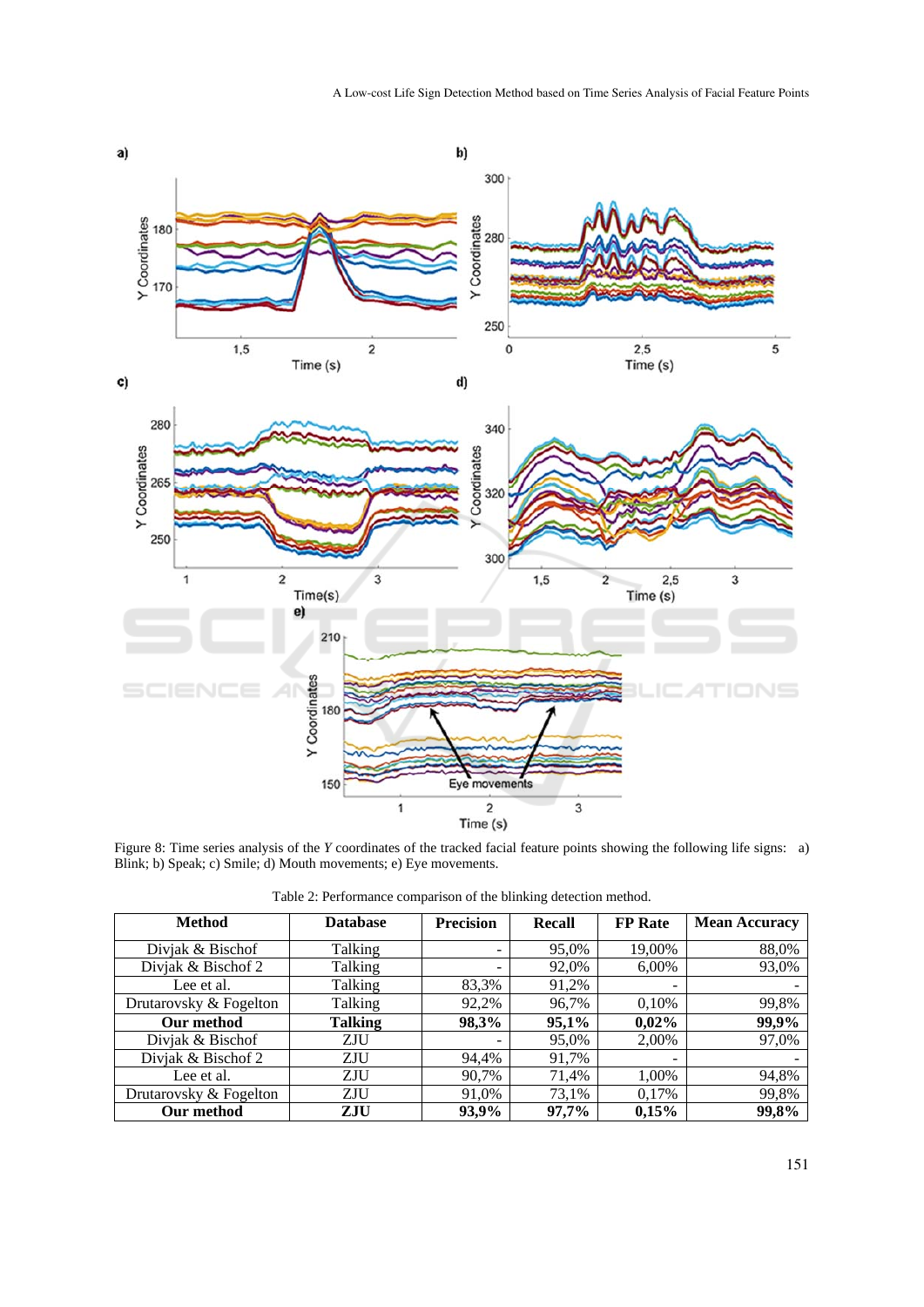#### **4.1.3 Comparison of Our Method**

After testing the accuracy of our blink detector system, the proposed algorithm's performance was compared to other methods in the literature. As it can be seen in Table 2, the proposed algorithm achieves good results and shows comparable or even better results than the state-of-the-art methods regarding the two standard datasets. For instance, the precision obtained with our approach is higher (around 6-7%) for the Talking a dataset. Moreover, the mean accuracy is comparable or slightly higher for both datasets.

## **4.2 Evaluating Performance of Liveness Detector**

#### **4.2.1 Evaluation Tools**

Similar to the evaluation of the blink detection, the classical approach regards a PAD system as a binary classification system, but the metrics are ambiguous and not unified in several publications. Apart from the parameters already used for the blinking classification, the following new evaluating methodologies were included:

 Half Total Error Rate (HTER). A possible way to measure the detection performance is to use the *HTER*, which combines the FP Rate, also known as the False Rejection Rate (*FRR*), which is the ratio of incorrectly rejected genuine users, and *FN* Rate, also known as the False Acceptance Rate (FAR), implying the ratio of incorrectly accepted impostors and is defined in the formula 5:

$$
HTER (%) = \frac{FRR + FAR}{2}
$$
 (5)

 Detection-Error Trade-off (DET). DET curves are score distributions utilized to evaluate the anti-spoofing accuracy graphically. The DET plotting code was downloaded from (NIST, 2007).

#### **4.2.2 Databases**

The performance of the proposed liveness detection scheme was validated on three different databases: CASIA, MSU and IDIAP.

#### **A) CASIA**

This database mainly focuses on variation of the collected data, trying to provide a comprehensive collection (Zhang, 2012). Specifically, the database contains 50 genuine subjects (30 test and 20 training

subjects). Three imaging qualities are considered (low, normal and high quality). Fake faces are generated from high quality records of genuine faces. Three fake face attacks are implemented: warped photo attacks, in which face images are printed on paper and warped to simulate motion; Cut photo attacks, in which the printed face photo has also eye cuts to simulate blinking; Video attacks, in which face images are displayed using a mobile device. Each subject contains 12 videos (3 genuine and 9 fake), and the final database contains 600 video clips.

For our evaluation purpose and the different focus of our system (see chapter 1), the cut photo attack has been eliminated and the video attack has been considered to be real. Thus, each subject contains 9 videos (6 genuine and 3 fake) and the final database contains test videos from 30 subjects (270 video clips). The results are represented in Table 3+4 and visualized in Figure 9. A *Precision* of ~95%, a *Mean Accuracy* of ~99% and a *HTER* of ~6% were achieved. From the DET curve in Fig. 8, as a result of the warped motion, one may note that the *FAR* (10%) is higher than the FRR (2%).



Figure 9: DET curve plotting for the CASIA database.

#### **B) MSU**

The MSU face spoof attack database consists of 280 video clips including photo and video attack attempts to 35 clients (Wen et al, 2015). Altogether, there are 280 real-accesses and attack videos captured in one scenario. For our evaluation purpose, as done with the previous database, the video attacks have been considered to be genuine users. Thus, only the printed photo attacks are considered to be fake users. Moreover, 12 videos were removed from the dataset, due to the fact, that the faces were upside down and therefore not relevant for us. In sum 268 (198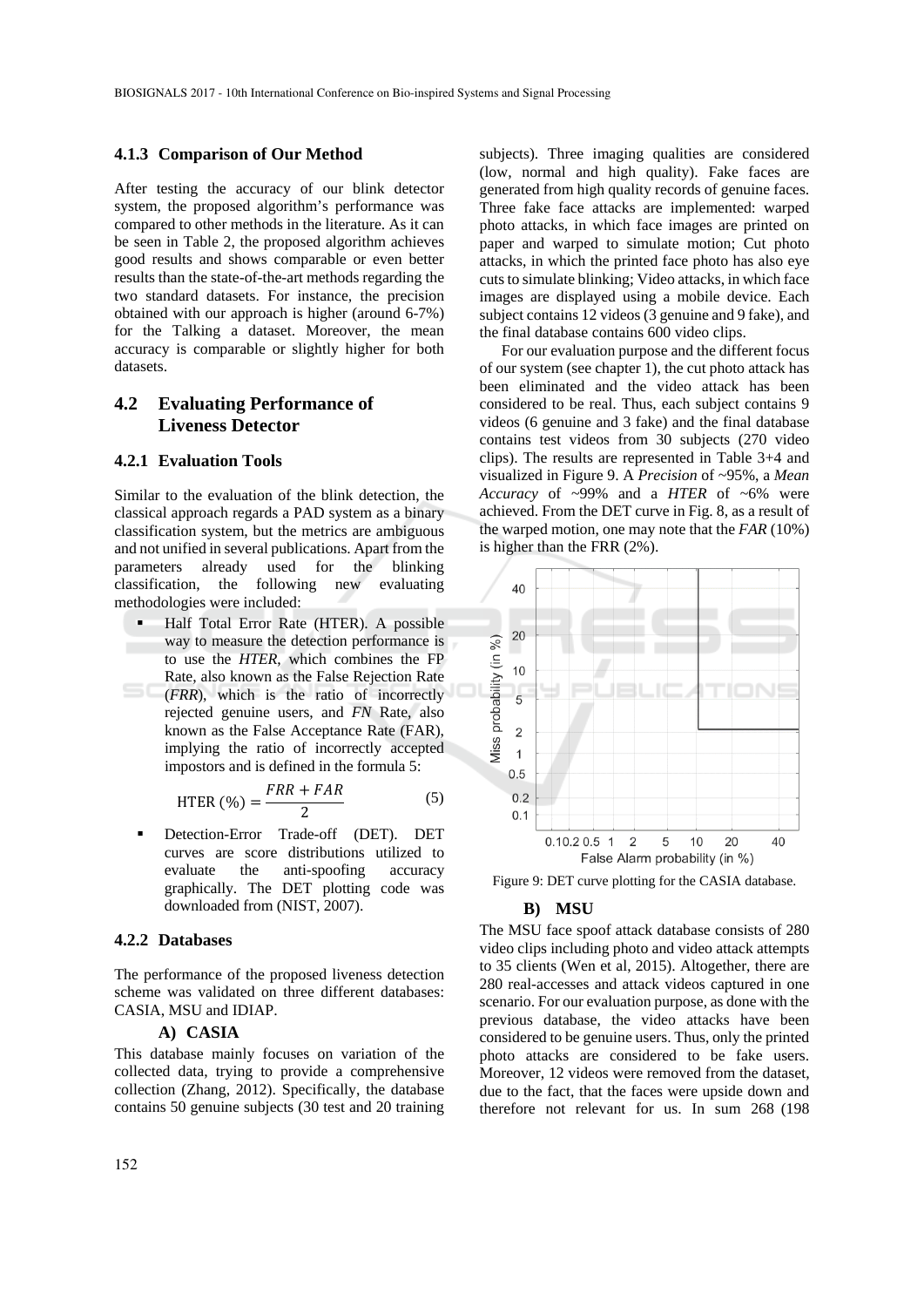genuine, 70 fake) video clips were used in total.

The results are shown in Table 3+4 and graphically represented in Figure 10. As it can be seen, the *FN* rises compared to the CASIA database (~18%). This effect can be explained by short videos without the presence of life signs (no blinking, smiling, speaking) being part of the database.



Figure 10: DET curve plotting for the MSU database.

### **C) IDIAP**

The IDIAP face spoofing replay-attack database consists of 1300 video clips of photo and video attack attempts to 50 clients, under different lighting conditions (Chingovska et al, 2012). All videos are generated by either having a real client trying to access a laptop through a built-in webcam or by displaying a photo or a video recording of the client.

For our evaluation purpose, only the test set of video clips, that contains 80 real-accesses and 400 video and photo attacks under different lighting conditions, was used. Results are presented both numerically and graphically in Table 3+4 and Figure 11. Analogical to the MSU database, the *FN* rate is increased  $(-28%)$ , due to the nonexistence of life signs in many of the video clips.

Table 3: Confusion matrix results of the PAD method.

| <b>Database</b> |    |    |   | TP        |
|-----------------|----|----|---|-----------|
| <b>CASIA</b>    | 78 |    | Q | $70^{-1}$ |
| MSU             | 69 | 31 |   | 167       |
| <b>IDIAP</b>    |    |    |   |           |



Figure 11: DET curve plotting for the IDIAP database.

#### **D) Comparison of our method**

In contrast to the blinking rate, a direct comparison with other PAD techniques in numbers is not as meaningful, due to the non-unified and ambiguous metrics, as well as the fact that our evaluating tests were performed with a slightly different focus, since our aim was to supplement a PPGI monitoring system. Thus, requirements of our aim system slightly varied compared to other projects. For this reason the IDIAP database, for instance, turned out to be more challenging due to the lack of life sign motion.

Although not comparing results in numbers at this point, some qualitative statements can be made. The evaluation results prove the approach to be well suited for our application scenarios. The method was integrated in our online PPGI algorithm as PAD system to prevent false detections. With an average computation time of 0.0037s in Matlab on a standard Windows PC (i5) the method meets the low-cost criteria. Therefore our approach shows its practical importance for face tracking based applications, since it is built on an efficient and resource-saving method. In general, performances below 10% (*HTER*) were achieved, so these good results, compared to state of the art (Wen et al, 2015), prove that the approach is also suitable for other types of applications.

Table 4: Performance percentage results of the PAD method for the databases CASIA, MSU, IDIAP.

| Database        | <b>Precision</b> | Recall | <b>FP</b> Rate | <b>FN</b> Rate | <b>Mean Accuracy</b> | HTER   |
|-----------------|------------------|--------|----------------|----------------|----------------------|--------|
| $\bigcirc$ ASIA | 95.21%           | 97.81% | 10.34%         | 2.13%          | 99.81%               | 6.27%  |
| MSU             | 99.40%           | 84.34% | .43%           | 18.45%         | 88.06%               | 8.54%  |
| IDIAP           | 97.73%           | 71.97% | .68%           | 28.15%         | 85.12%               | 14.85% |